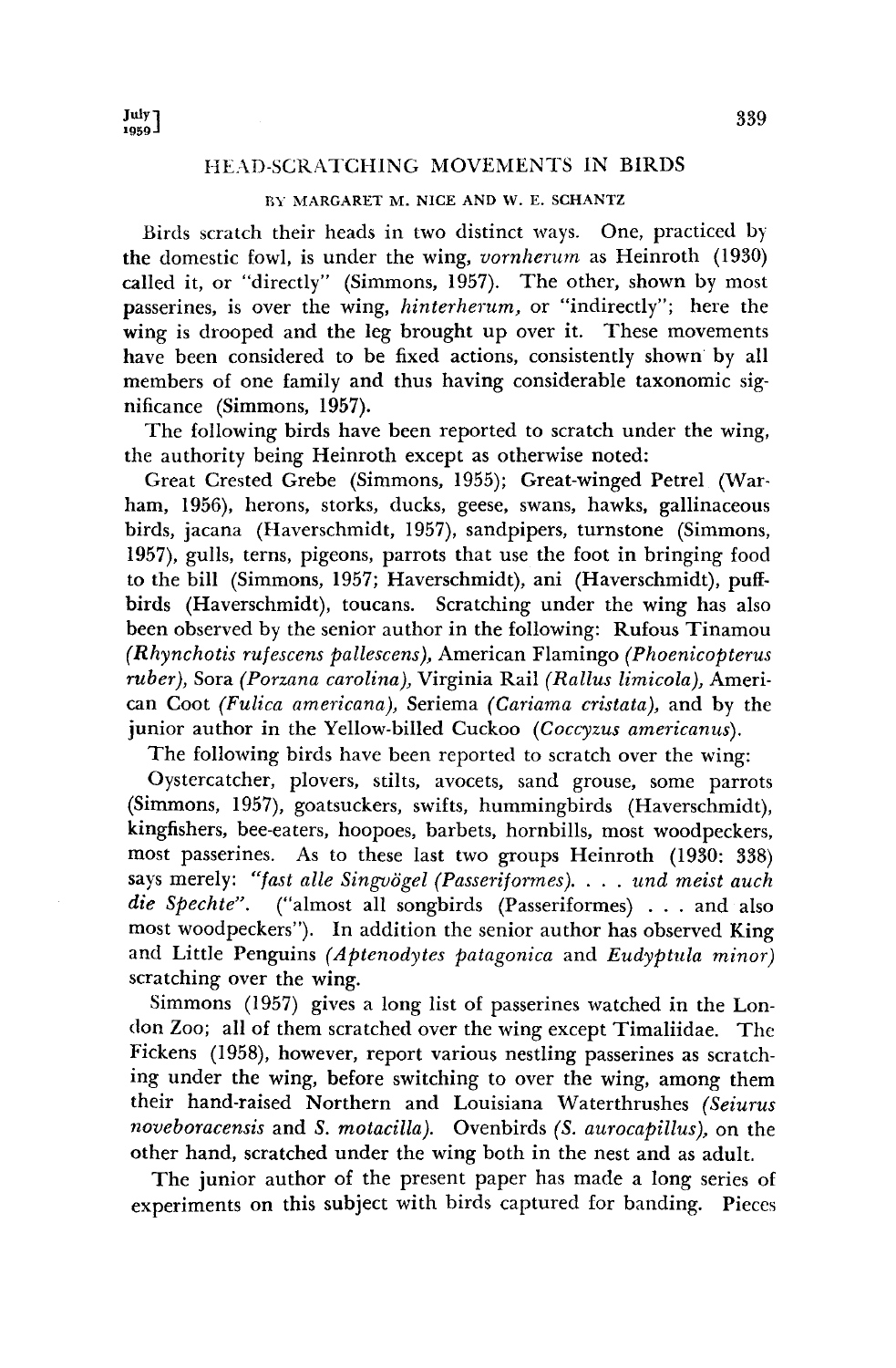**of gummed paper were attached successively tochin, lores, ear patch and crown, and the response of the bird noted and in many instances photographed. The subject was placed in a cage lighted by a 15-watt**  fluorescent lamp or by Christmas tree bulbs of 3 colors. The camera **was focussed on the perch through the side of the cage. The observer watched through an 18 inch slot from the dark outside. Time was allowed for the bird to become accustomed to the set-up, and sounds such as that of a vacuum sweeper or static on a radio had a calming effect on the warblers but not on the thrushes. Birds often bathed or ate or preened after a brief period in the observation cage.** 

**When the patch was first applied, most of the birds dashed about in alarm, at the same time scratching. When the patch was removed**  and applied elsewhere the bird was usually less alarmed, but other**wise responded in much the same manner as during the first test. There was no indication of trial and error learning, but rather of random reactions to discomfort. The most pronounced scratching followed when patches hindered vision and when feathers beneath the patch had been ruffled.** 

**A great many records were obtained on 207 individuals of 40 passerine species, and 113 photographs were made of birds scratching their heads. One hundred and fifty-three birds of 25 species scratched consistently over the wing, while 35 birds of 7 species scratched consistently under the wing. Surprisingly enough, 19 birds of 8 species used both methods.** 

**Much variety was found among the 19 species of Parulidae tested. One Hooded Warbler (Wilsonia citrina), 2 Yellowthroats (Geothlypis trichas) and 3 Redstarts (Setophaga ruticilla) scratched over the wing, as did õ Dendroica species (from 1 to 8 individuals of each). With larger samples of 3 Dendroica species--16, 16, and 25 individuals--all but 4 birds scratched over the wing; but 1 Myrtle Warbler (D. coronata), 1 Blackpoll (D. striata), and 2 Bay-breasted Warblers (D. castanea) used both methods.** 

**The 3 Vermivora species, however, all scratched under the wing: 1 Orange-crowned (V. celata), 7 Nashvilles (V. ruficapilla) and no less than 19 Tennessees (V. peregrina). The same was true of 2 Ovenbirds, 1 Yellow-breasted Chat (Icteria virens), and 2 Canada Warblers (Wilsonia canadensis). As to 4 examples of another species of this genus-Wilson's Warbler (W. pusilla)-one scratched over the wing, one under, and two used both methods.** 

**Information has been kindly given us on 4 other warblers in the wild: the Prairie Warbler (Dendroica discolor) scratched over the wing •U•al Nolan, Jr.), as did the Chestnut-sided (D. pensylvanica) and Yellow-throated (D. dominica) (I. C. T. Nisbet), but the Worm-eating**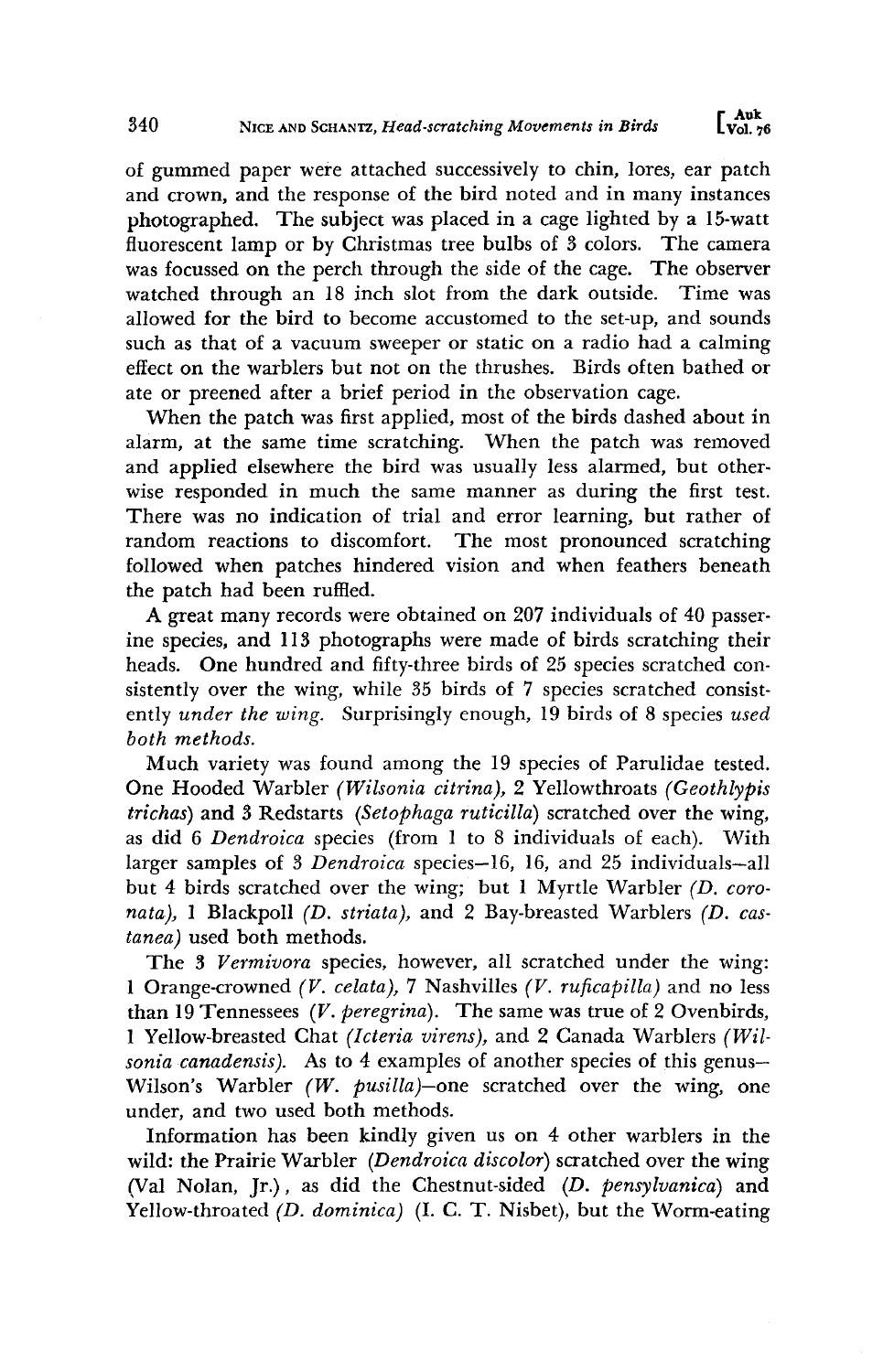**THE AUK, VOL. 76 PLATE 12** 



Head-scratching Movements. (Above left) Nashville Warbler, Vermivora rufi**capilia. (Above right) Tennesese •Varhler, Vermivora peregrina. (Middle leto**  Ruby-crowned Kinglet, Regulus calendula, No. 59209, scratching over the wing. **(Middle right) Ruby-crowned Kinglet, same individual, scratching nnder the wing. ½Below Ic[t) Slate-colored Jnnco, Junto hyemalis, No. 53642, scratching over the wing. (Below right) Slate-colored Jnnco, same individual. scratching under the wing. (Photos hy •V. E. Schantz.)**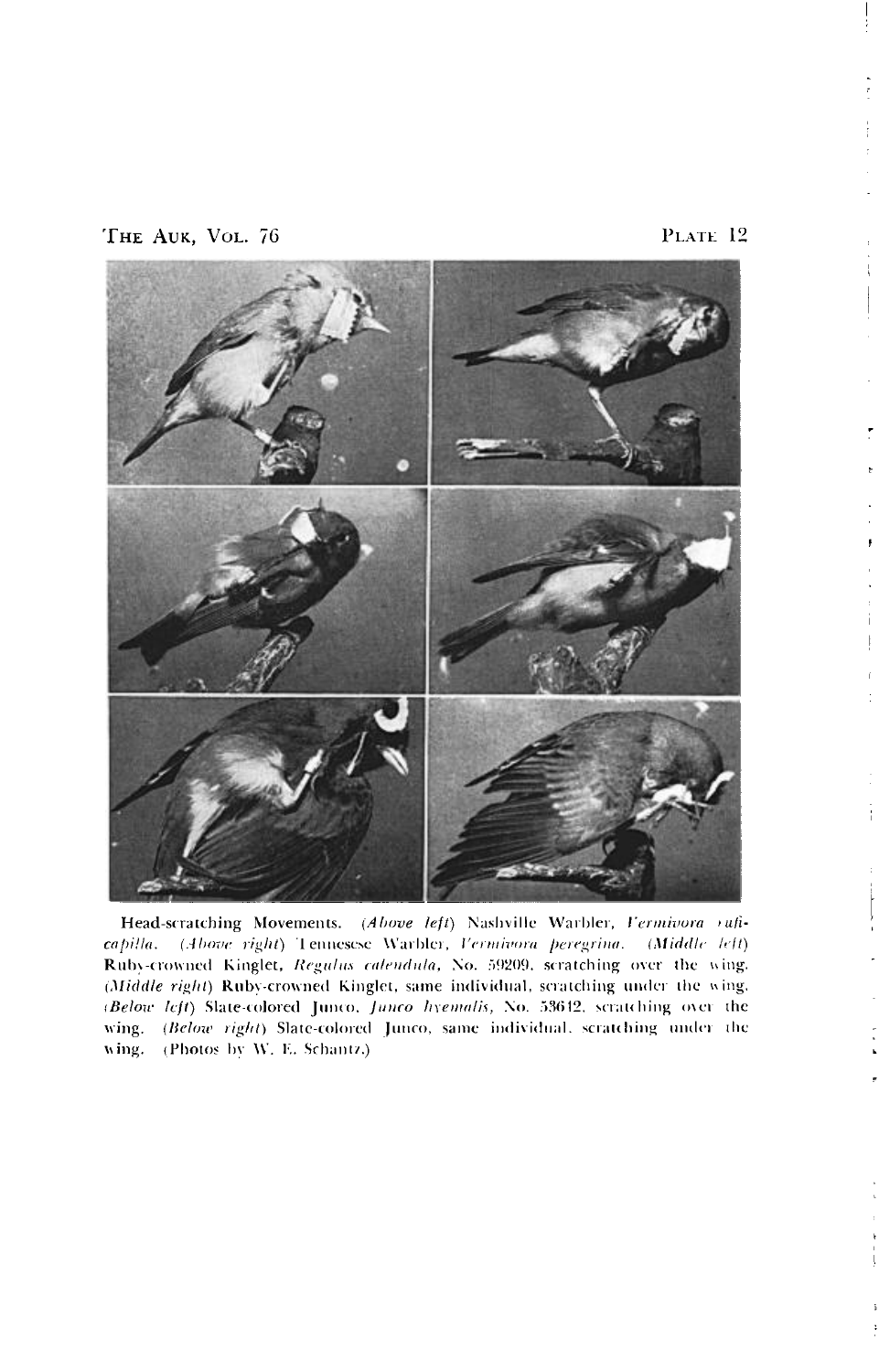**Warbler (Helmitheros vermivorus) scratched under the wing (I. C. T. Nisbet).** 

**Thus striking variety in head scratching has been found in the family Parulidae: 12 species of 4 genera (Dendroica, Geothlypis, Wilsonia, \$etophaga) have been seen scratching over the wing only; 7 species of 5 genera (Helmitheros, Vermivora, Seiurus, Icteria, Wilsonia) under the wing only, while 6 species of \$ genera (Dendroica, \$eiurus, Wilsonia) have been watched carrying out both methods. Scratching over the wing has been reported in 5 genera, under the wing in six.** 

**Diversity was also found among the 21 other species tested. Fifteen of them scratched consistently over the wing. The one Catbird (Dumetella carolinensis) scratched under the wing, doing so "several**  times." One Starling (Sturnus vulgaris) scratched over the wing; two used both ways. Four Common Grackles (Quiscalus quiscula) Four Common Grackles (Quiscalus quiscula) **scratched over the wing, while one employed both techniques. Nine Ruby-crowned Kinglets (Regulus calendula) scratched over the wing, but one, as shown in the photographs, used both ways. Slate-colored Juncos (Junco hyemalis) proved to be the most successful of all the birds in employing both methods: 10 scratched over the wing, and one only under the wing, but 9 scratched both over and under. Under the wing was ordinarily used when the bird was particularly annoyed; it was commonly used on the ground, while over the wing was used on a perch. There was little evidence that position of the patch influenced the method of scratching.** 

**Robert W. Ficken writes us that he has seen the Common Grackle scratch under the wing on two occasions. Ian C. T. Nisbet writes us he has observed the same in a recently fledged Brown-headed Cowbird (Molothrus ater): "it was a notably awkward affair," and the junior author has noted this method in three individual cowbirds, a nestling, a juvenile male, and an adult female.** 

Two observations on non-passerines should be mentioned. An **Abyssinian Lovebird (Agapornis taranta) scratched under the wing as a nestling and occasionally when adult, although as a rule it scratched over the wing (W. C. Dilger, pers. obs.). A hand-raised Killdeer (Charadrius vociferus) scratched under the wing from his first day to the morning of the eighth; in the afternoon he switched to over the wing and continued in this manner thereafter (Nice, MSS.).** 

**Thus some birds, both passefine and non-passerine, may scratch under the wing at first, then later over the wing.• No instance of the reversed situation seems to have been reported.** 

**Of the 19 individuals reported by the junior author as using both methods, 16 employed predominantly the typical passerine tchnique.**